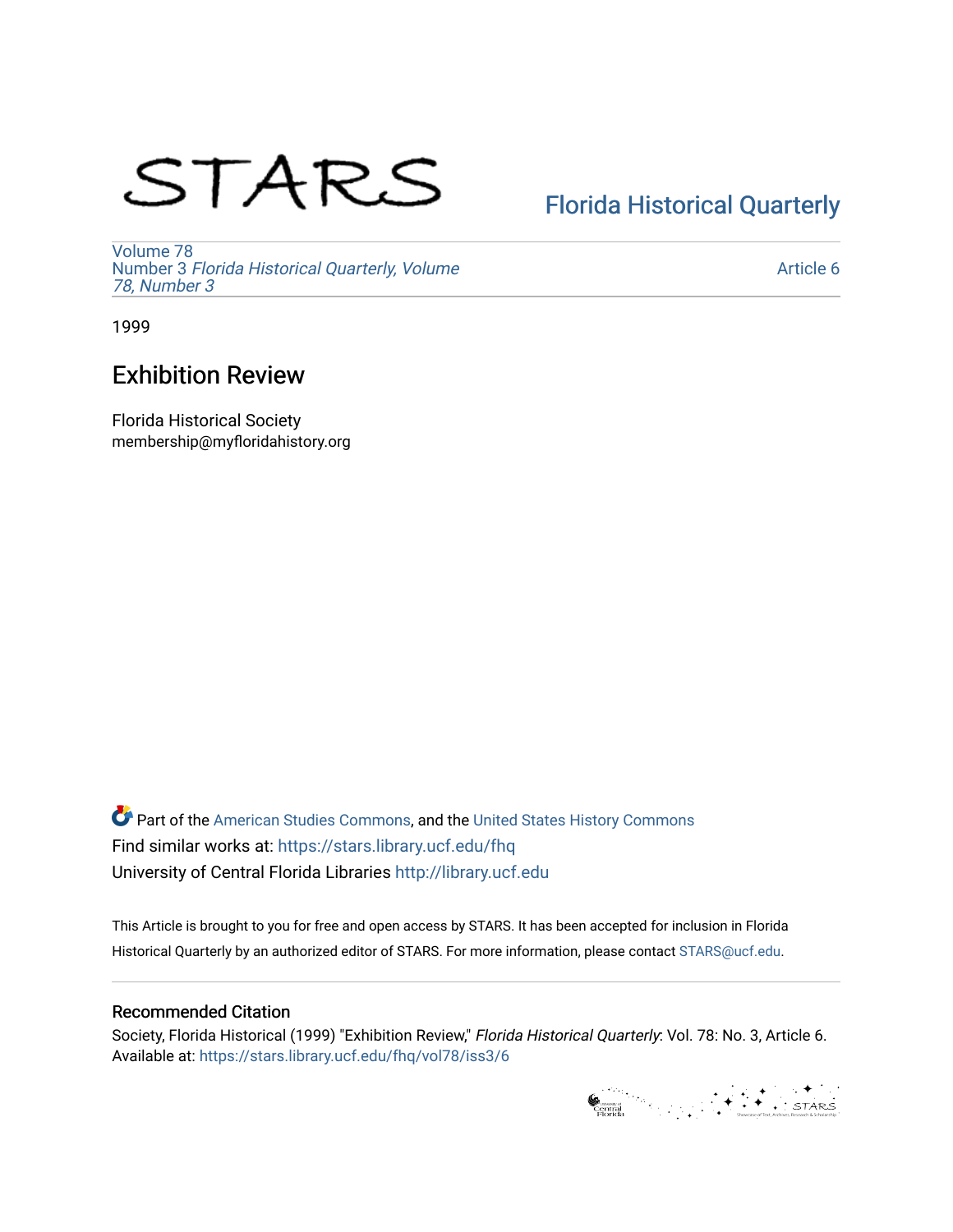### **Exhibition Review**

"John F. Kennedy: The Exhibition." Florida International Museum, 100 Second St. N., St. Petersburg, Fla. 33701. Temporary exhibition, November 12, 1999-March 29, 2000; daily 9 a.m. to 7 p.m. Adults \$13.95; senior citizens \$12.95; military (active and retired) \$12.95; college students \$7.95; 6-17 year olds \$5.95; children under 6 free. Sheila Mutchler, director of exhibitions: Wayne Atherholt, director of marketing; Joseph F. Cronin, president and CEO of museum; Criswell, Blizzard, and Blouin, architects: Creative Arts, theatrical consultants.

Confronted by the announcement of "JFK: The Exhibition" my first thought was how could there be a major traveling museum exhibit on this President and his brief administration? How could such an exhibit possibly satisfy any critic or any student of history? If, however, we accept the premise that such an exhibit is possible. then what would, should, or could it include? What might be its themes, its areas of focus?

No doubt these questions confronted those who put the exhibit together, and, given the limitations of this life and presidency, those who put "JFK: The Exhibition" together did a creditable job. They could simply have thrown out all pretense to factual historical truth, accepting the mythic boundaries of Camelot and putting on a slam-bang tribute to this glamorous mid-century martyr. Luckily, the exhibition only rarely falls victim to Camelot-vision.

Over the years the Florida International Museum has shown a marked ability to layout a user-friendly and aesthetically pleasing exhibition. They have seemingly developed a formulaic approach to exhibits that has been quite effective and which they use again in this presentation. This time, however, the materials (which seem to come mostly from the collections of Kennedy's personal secretary, Evelyn Lincoln) are too insubstantial to sustain the venue or the formula.

[360]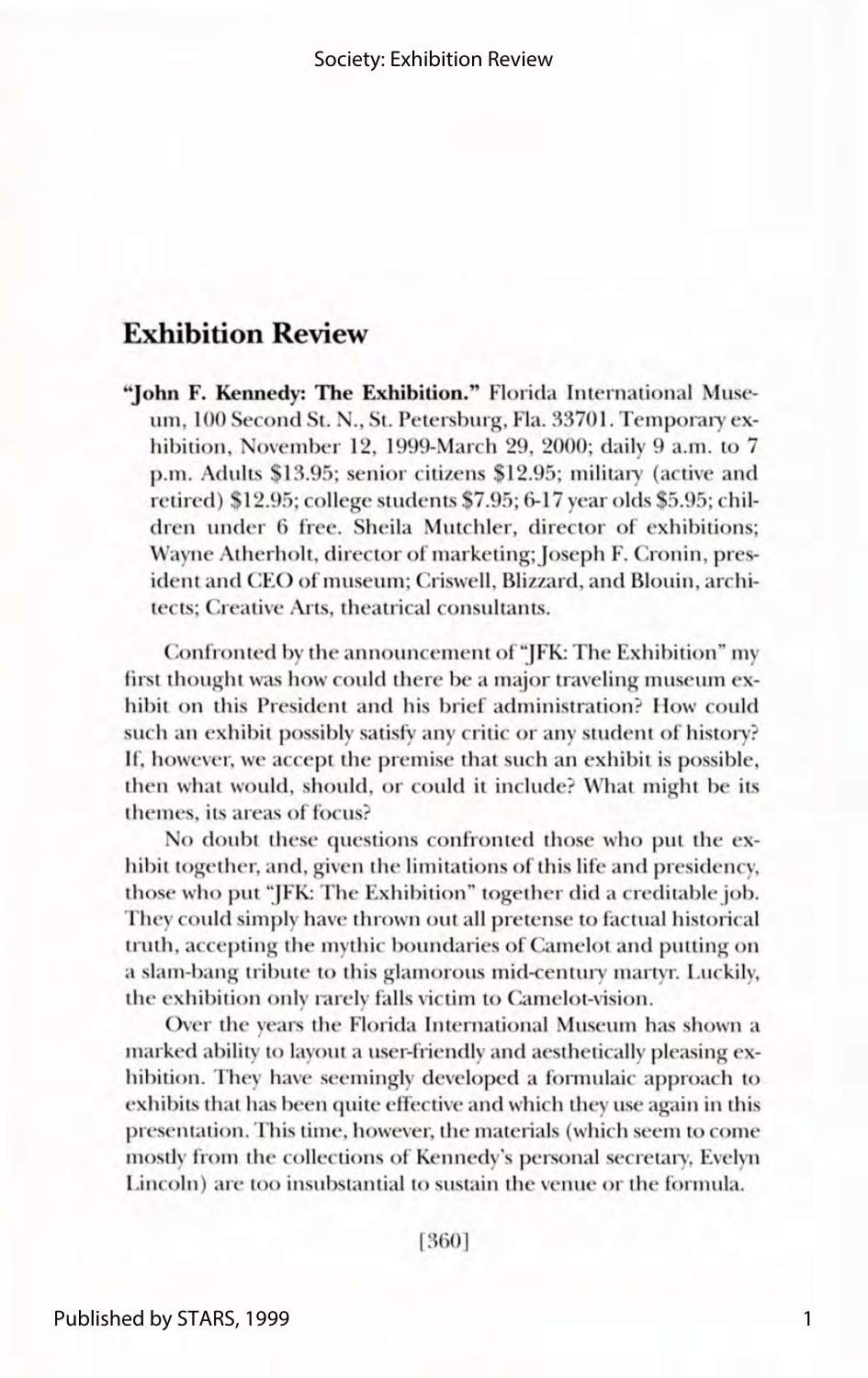#### Florida Historical Quarterly, Vol. 78 [1999], No. 3, Art. 6

#### **EXHIBITION REVIEWS** 361

The exhibit begins with a room of family memorabilia dating back to the early part of the century. These include baby, childhood, and young adult photos of the future president. The centerpiece of this room seems to be the death of Joseph P. Kennedy Jr. in August of 1944 which may be appropriate given the shadow Joe Jr. cast over his younger brothers. From here viewers are led to a viewing room for a short film sketching highlights of Jack Kennedy's childhood, the road to the White House, and the achievements of the presidency. The film is a foreshadowing of what is to come.

From the film, which is over before you settle in, it is on to the PT109 Room which is an unsuccessful attempt to simulate a PT Boat at sea. Perhaps it is the excessive use of navy gray paint in the room that finally overwhelms all but the most seaworthy, or maybe it is the particularly lifeless waves on the artificial ocean. Still, there are two interesting items here. One from Kennedy to a female journalist "friend" expresses misgivings and anxieties as he resumes duty after the PT109 affair. The other, a letter from the journalist affectionately known as Hinga Binga, is a rather touching attempt to offer reassurance and a declaration that her love for the brave sailor involves more than just the sex.

The next room examines the political life of the young Congressman and later Senator from Massachusetts. Photos and paraphernalia from the campaigns of 1946, 1948, 1950, and 1952 cover the walls. The only non-political events noted here are his courting of and wedding to Jacqueline Lee Bouvier, a photojournalist. A *Life* magazine cover, several lovely pictures, wedding invitations and guest list, and other memorabilia are on display. For those who prefer the gossipy showbiz side of life, a picture of the Rat Pack and JFK's Desert Inn Country Club Card are in a small case along the wedding wall.

Next we enter a large hall labeled "The Road to the White House" where we get our first look at a rocking chair; the focus is on the 1956 run for the Democratic nomination for vice-president, and the 1960 presidential campaign up to and including the inaugural. The long back wall of this room has a timeline and larg blowups of photos from 1956 to 1961 which are nicely done. The room is loaded with campaign materials including recordings of the official campaign song "Kennedy, Kennedy, Kennedy, Kennedy" and Sinatra's "High Hopes"-the unofficial theme of the campaign. There are audio snippets of the debates with Nixon as well as photos showing a smiling JFK looking across the TV studioset at a sweating RMN.

 $\overline{\phantom{0}}$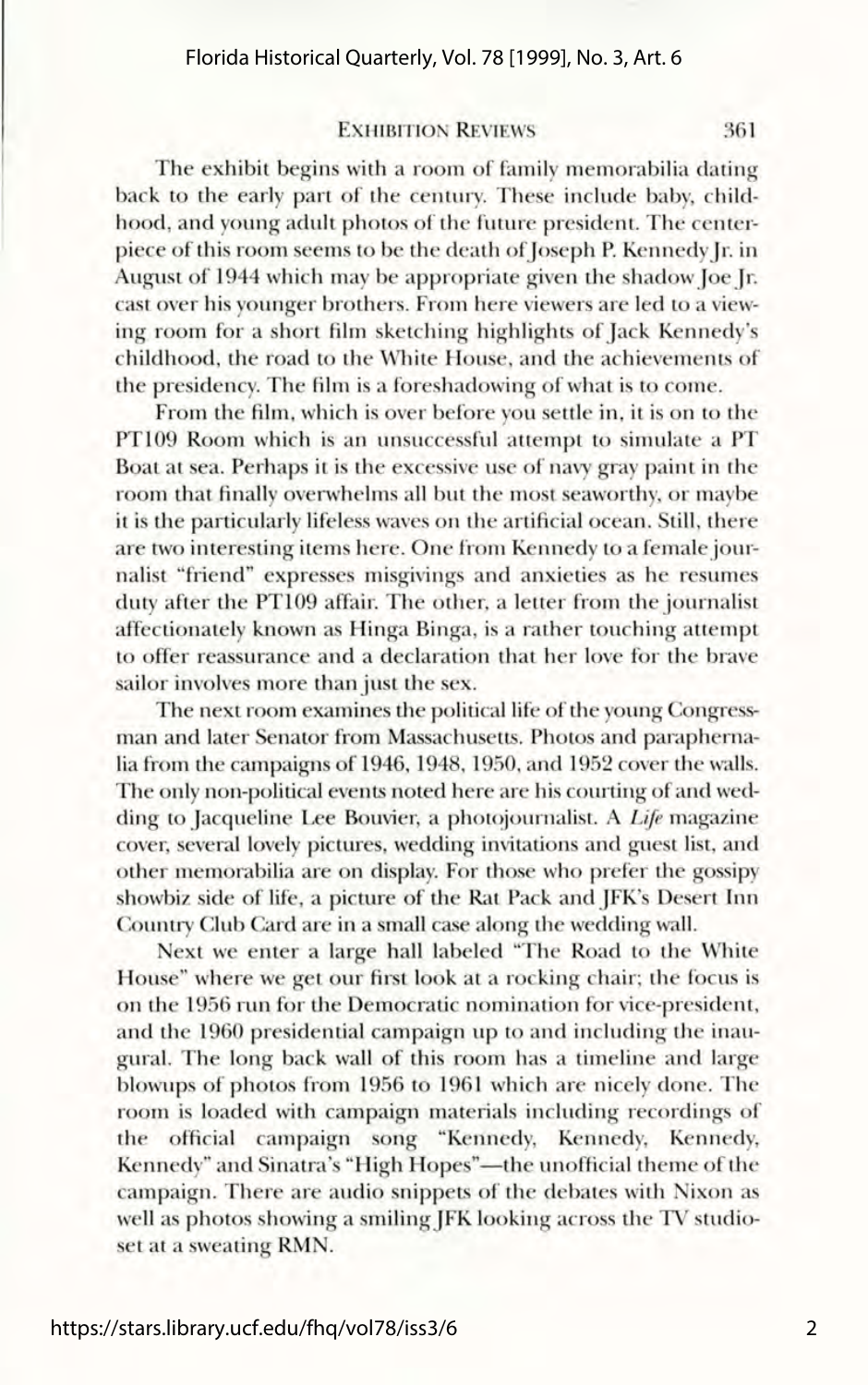#### 362 FLORIDA HISTORICAL OUARTERLY

The highlight of this room, and perhaps the entire exhibit, is a large collection of campaign kitsch: Jack and Jackie masks, Jack and Jackie salt and pepper shakers, a JFK pipe, a Jack and Jackie plate, Jack and Jackie plaster heads, a JFK joke book, a JFK bottle stopper, a number of Jack and Jackie books, and oh so many more pieces of Americana. The *piece de résistance* may be the Jackie and Caroline magic wand paper dolls—"Just Touch With the Wand and the Clothes Stay On."

Moving out of this room (and I finally pulled myself away after it became apparent that nothing associated with Judith Exner and Marilyn Monroe was here). I found myself in a hallway that moved around a mock-up of the Rose Garden. It was now apparent to me that at least this part of the exhibit was set up to approximate the layout of the White House; in fact, I may have just left the East Room. The Rose Garden rivaled the PT109 room as the low point of the exhibit. Artificial turf surrounded by plastic roses glistening in the lights somehow do not do justice to this wonderful Kennedy contribution to the aesthetics of the White House grounds. In the hallway there were some interesting photos of the Kennedy Brain Trust and the Cabinet, along with a Rose Garden photo of the first Peace Corps contingent to go overseas.

Approaching the Oval Office you pass through the Evelyn Lincoln office area with a few interesting photos on the wall, including one in which the President is wearing a Knox Hat-ironic given that Kennedy had been accused by the men's hat industry of killing their business as he never wore a hat in public. Be sure not to miss the numerous Pet Photos and Caroline's crayon artwork on display here. In the Oval Office is the President's desk along with a photo of John Jr. peeking out from under it. Photos of his birthday celebration in 1963 are on display along with JFK's wallet and its contents consisting of a small number of membership and credit cards.

Next is the First Lady's Gallery emphasizing the heavy impact Jackie had on the image of this administration. Featured are photos from the television tour of the White House hosted by the First Lady, a number of presidential Christmas cards, a presentation on arts and culture in the White House, and several place-settings of White House china.

Moving to the next large room the focus is on foreign policy, civil rights, and the space race. Here we are reminded of the now quaint phrase "Leader of the Free World." Kennedy visits to France, Berlin, and Vienna are featured along with a model of the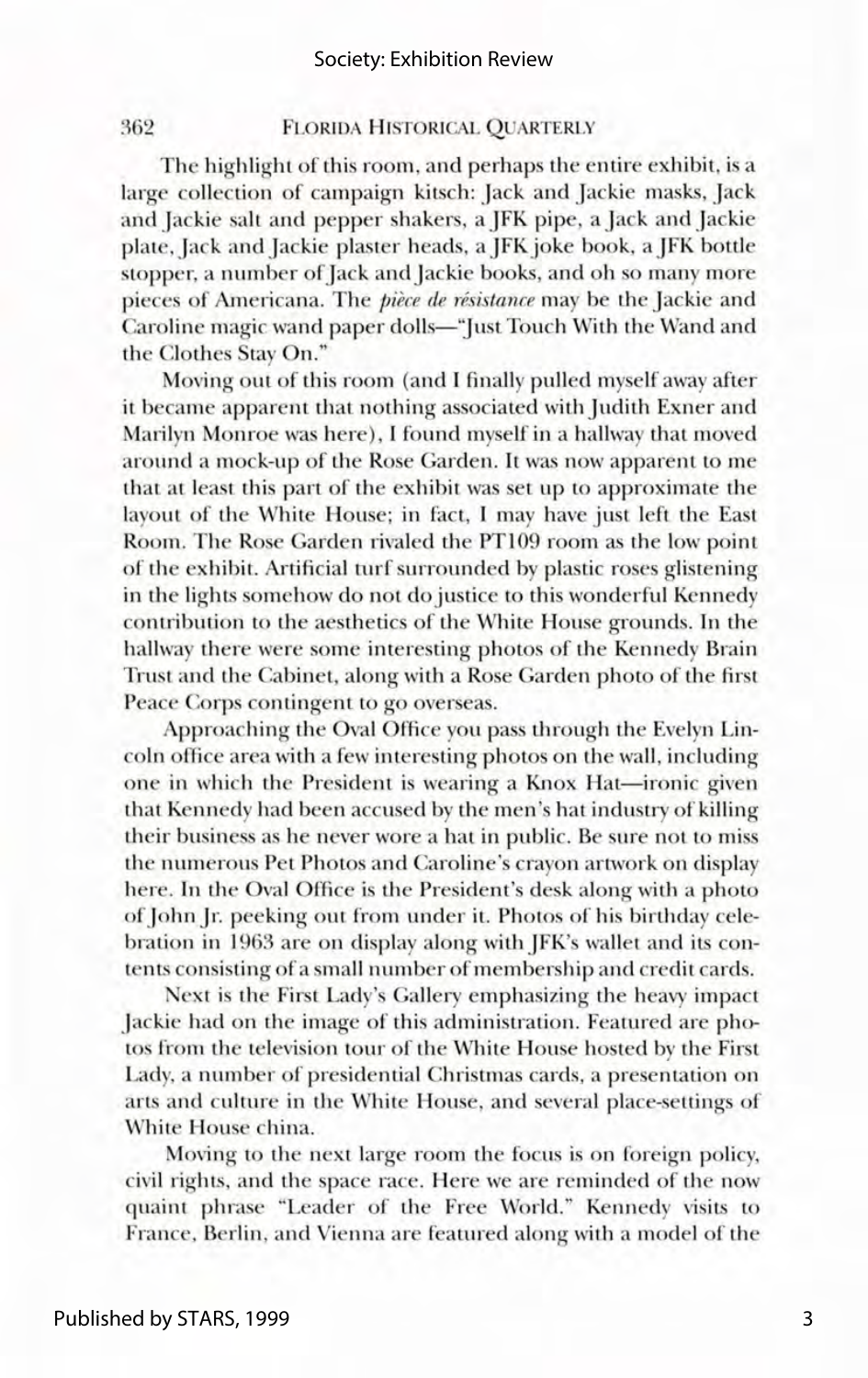#### **EXHIBITION REVIEWS** 363

first Air Force One and Jack's and Jackie's passports. The key role played by Jackie on the trip to France and the electric effect of the Berlin Wall speech is noted, but not enough attention is given to the significance of the Vienna meeting with Khrushchev. On Cuba we see uncritical accounts of the Bay of Pigs, which will not please Florida's Cuban population. The Cuban Missile Crisis and the Nuclear Test Ban Treaty are also highlighted here. Hidden off in a corner is a very small reference to Vietnam, and perhaps that i symbolic.

On civil rights there is a tendency to give Kennedy too much credit for the Civil Rights Act of 1964, too much credit as a leader in this area, and probably not enough credit for connecting at an emotional level with a large portion of the African American population. On the space program, the glamour factor is overdone, but then that may be understandable as glamour was central to the space race.

It is now apparent that Dallas and the assassination are just ahead. A brush with death is recorded in a small case dealing with the August 8, 1963 death of Patrick Bouvier Kennedy, the son who survived just thirty-nine hours after his birth. It provides a sense of foreboding.

The assassination, as would be expected, is fully recorded with one of the more stunning exhibits being a large wall covered with newspapers displaying the headlines of the assassination as it was reported across the nation and around the globe. A piece of the Zappruder film and a video of Jack Ruby shooting Lee Harvey Oswald are also featured, along with other video and audio clips from Dallas.

The last stop is a deeply moving seven-minute film of the funeral procession with its military pomp underlining the magnitude of the tragedy for the family and the nation. This excellent piece of footage was made by the Secret Service and given to Jackie Kennedy who chose not to view it and instead passed it on to Evelyn Lincoln.

The Kennedy legacy is proclaimed as the 1964 Civil Rights Act, the Peace Corps, and the Nuclear Test Ban Treaty. The latter was probably the only one of the three that is clearly a part of Kennedy's legacy, and that of course was largely the result of going to the nuclear brink over Cuba. The legacy of Vietnam, which surely must be part of the record, is not mentioned. The strengthening of the office of the presidency, or at least the raising of the